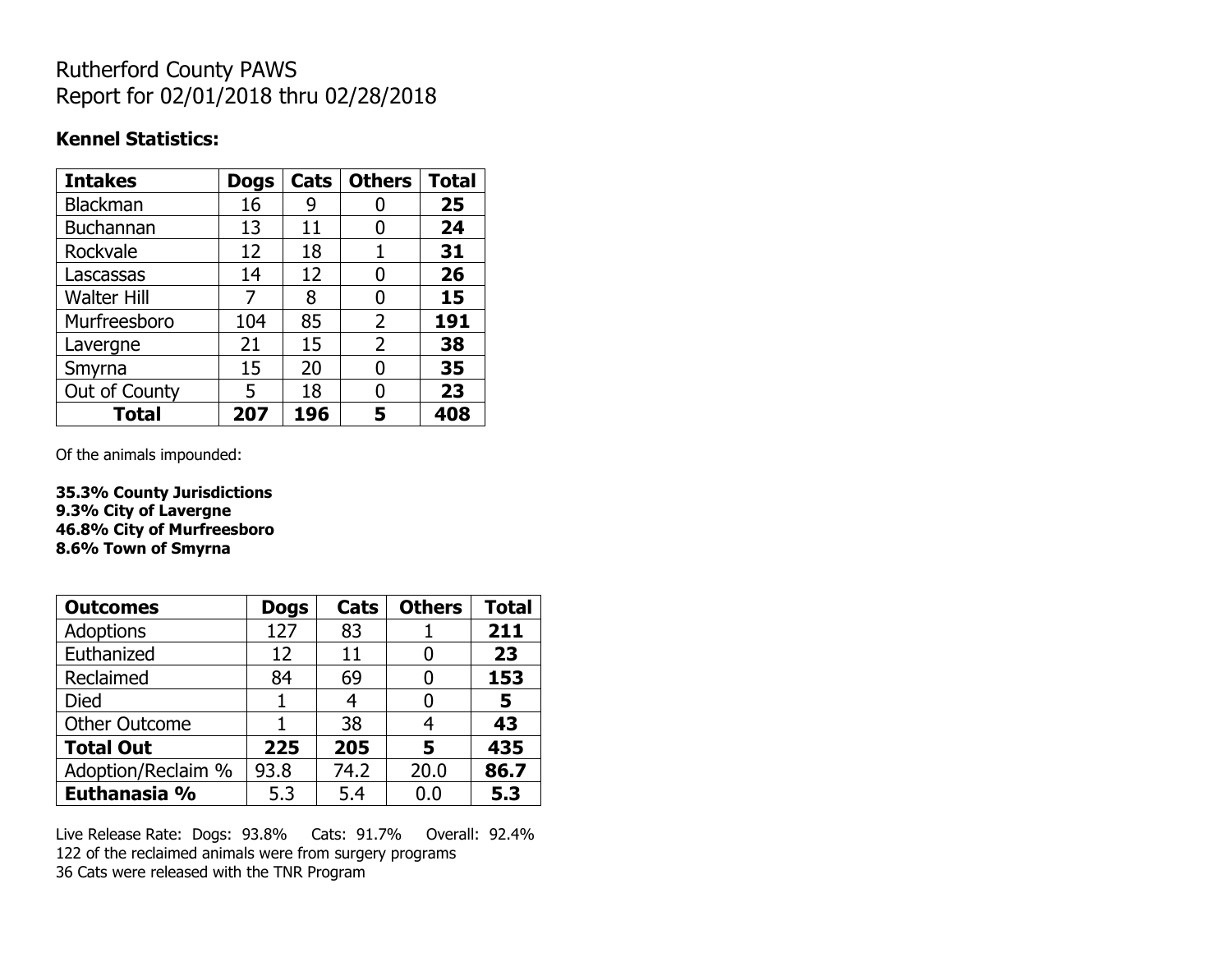Animals left in shelter on 02/28/2018: 60

1806 People visited the shelter looking for a lost /new pet.

1841 Logged calls/voice mails for the month.

### **Activity Report by Jurisdiction:**

| Zones        | <b>Calls Received</b> | Calls Completed |
|--------------|-----------------------|-----------------|
| Blackman     | 130                   | 131             |
| Buchannan    | 114                   | 117             |
| Lavergne     | 159                   | 161             |
| Lascassas    | 110                   | 113             |
| Murfreesboro | 406                   | 415             |
| Rockvale     | 120                   | 122             |
| Smyrna       | 145                   | 149             |
| Walter Hill  | 106                   | 108             |
| Out of Area  | 13                    | 13              |
| <b>Total</b> | 1303                  | 1329            |

45.5% County Jurisdictions 12.2% City of Lavergne 31.2% City of Murfreesboro 11.1% Town of Smyrna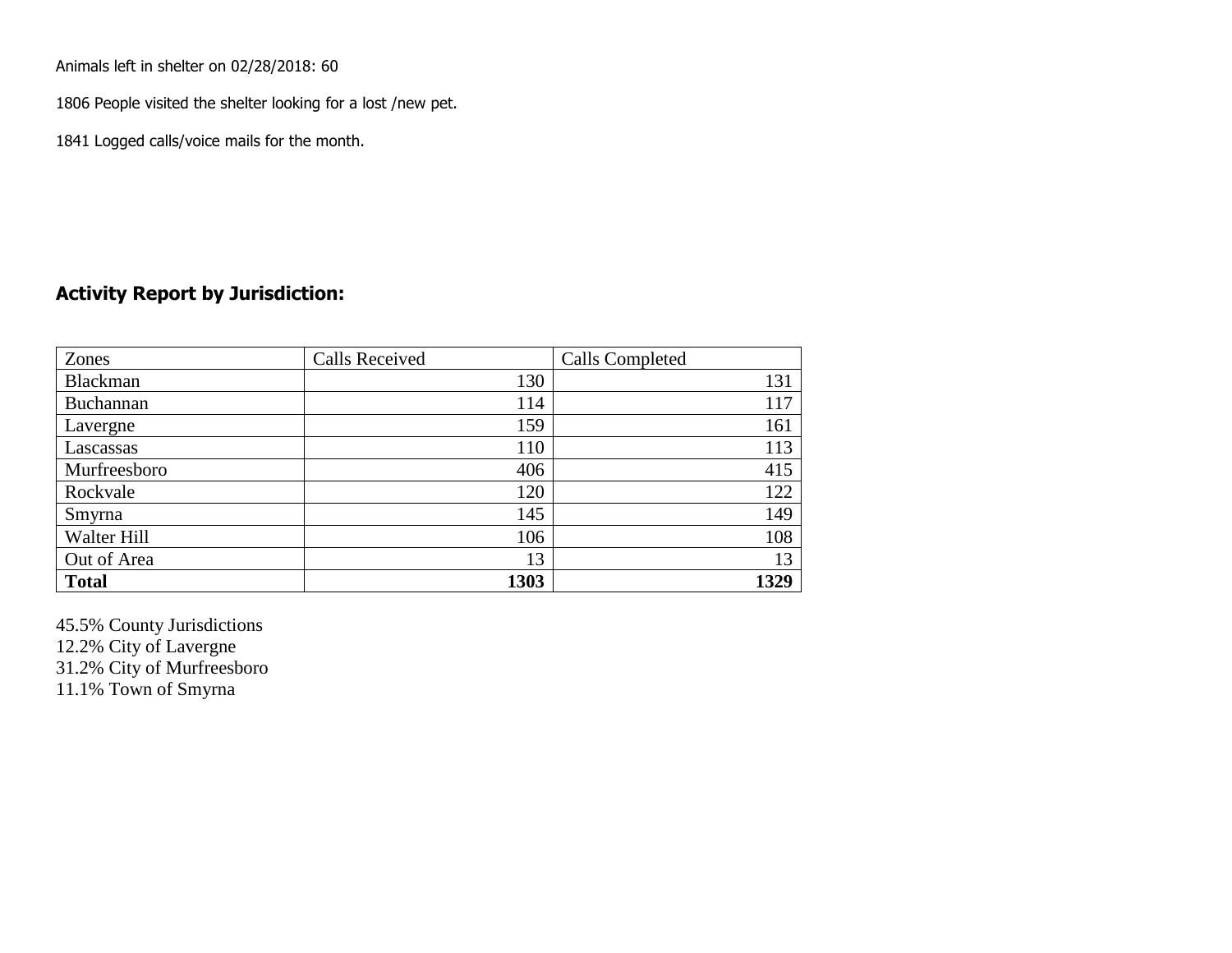## **Mileage:**

| <b>Officer</b> | <b>Miles</b> |
|----------------|--------------|
| 422            | 35           |
| 423            | 36           |
| 424            | 928          |
| 425            | 1730         |
| 426            | 501          |
| 427            | 1049         |
| 428            | 1515         |
| 429            | 61           |
| 430            | 514          |
| 431            | 1950         |
| 432            | 493          |
| 437            | 1471         |
|                |              |
|                |              |
|                |              |
|                |              |
|                |              |
| <b>Total</b>   | 10283        |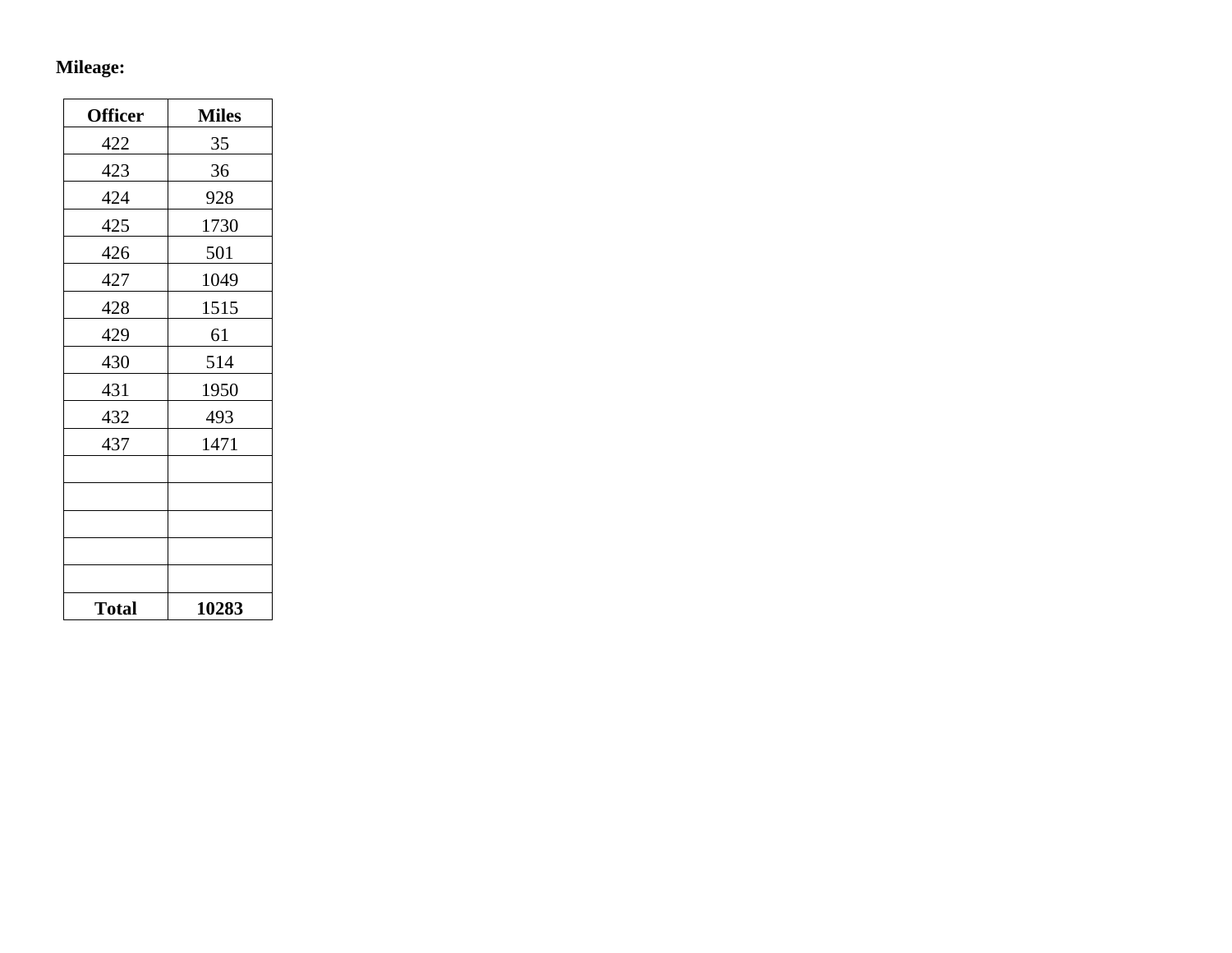# Fiscal Year-to-Date Report 07/01/2017 thru 02/28/2018

### **Kennel Statistics:**

| <b>Intakes</b>     | <b>Dogs</b> | Cats | <b>Others</b> | <b>Total</b> |
|--------------------|-------------|------|---------------|--------------|
| <b>Blackman</b>    | 154         | 141  | 7             | 302          |
| <b>Buchannan</b>   | 118         | 103  | 19            | 240          |
| Rockvale           | 129         | 201  | 13            | 343          |
| Lascassas          | 103         | 232  | 8             | 343          |
| <b>Walter Hill</b> | 64          | 118  | 1             | 183          |
| Murfreesboro       | 945         | 1075 | 70            | 2090         |
| Lavergne           | 206         | 240  | 11            | 457          |
| Smyrna             | 259         | 417  | 27            | 703          |
| Out of County      | 49          | 41   | 1             | 91           |
| <b>Total</b>       | 2027        | 2568 | 157           | 4752         |

Of the animals impounded since July 01:

**31.% County Jurisdictions 9.6% City of Lavergne 44.0% City of Murfreesboro**

**14.8% Town of Smyrna**

| <b>Outcomes</b>      | <b>Dogs</b> | Cats | <b>Others</b> | <b>Total</b> |
|----------------------|-------------|------|---------------|--------------|
| <b>Adoptions</b>     | 1142        | 1368 | 58            | 2568         |
| Euthanized           | 151         | 197  | 24            | 372          |
| Reclaimed            | 727         | 427  | 3             | 1157         |
| Died                 | 15          | 101  | 9             | 125          |
| <b>Other Outcome</b> | 18          | 546  | 70            | 634          |
| <b>Total Out</b>     | 2053        | 2639 | 164           | 4856         |
| Adoption/Reclaim %   | 91.0        | 68.0 | 37.2          | 76.7         |
| Euthanasia %         | 7.4         | 7.5  | 14.6          | 7.7          |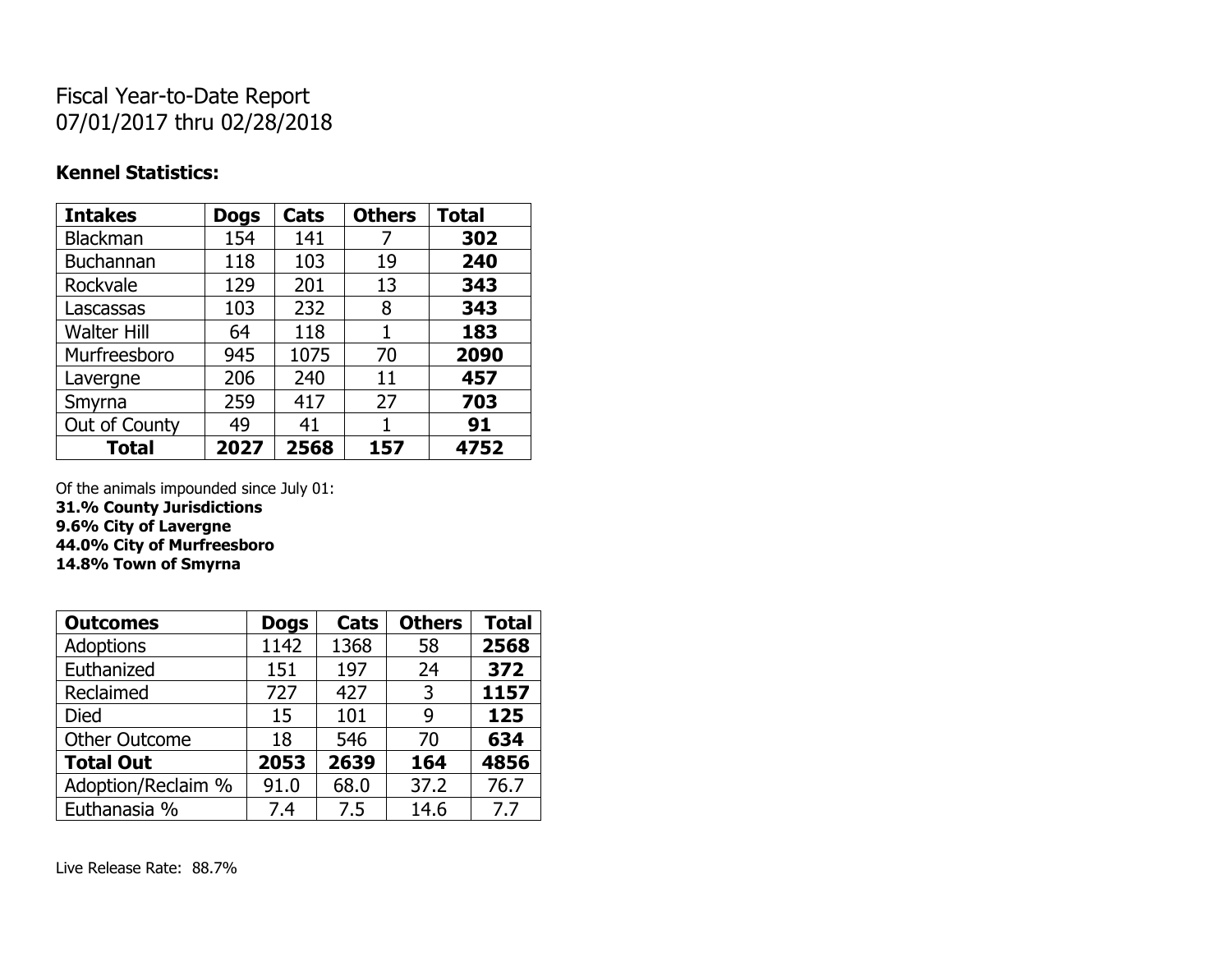13836 People have visited the shelter since July 01, 2017 looking for a lost /new pet.

15150 Logged calls/voice mails since July 01, 2017.

## **Activity Report by Jurisdiction:**

| Zones           | <b>Calls Received</b> | Calls Completed |
|-----------------|-----------------------|-----------------|
| <b>Blackman</b> | 1526                  | 1525            |
| Buchannan       | 1013                  | 1012            |
| Lavergne        | 1823                  | 1819            |
| Lascassas       | 998                   | 998             |
| Murfreesboro    | 4522                  | 4516            |
| Rockvale        | 1135                  | 1135            |
| Smyrna          | 1671                  | 1669            |
| Walter Hill     | 756                   | 754             |
| Out of Area     | 136                   | 136             |
| <b>Total</b>    | 13580                 | 13564           |

41.0% County Jurisdictions 13.4% City of Lavergne 33.3% City of Murfreesboro 12.3% Town of Smyrna